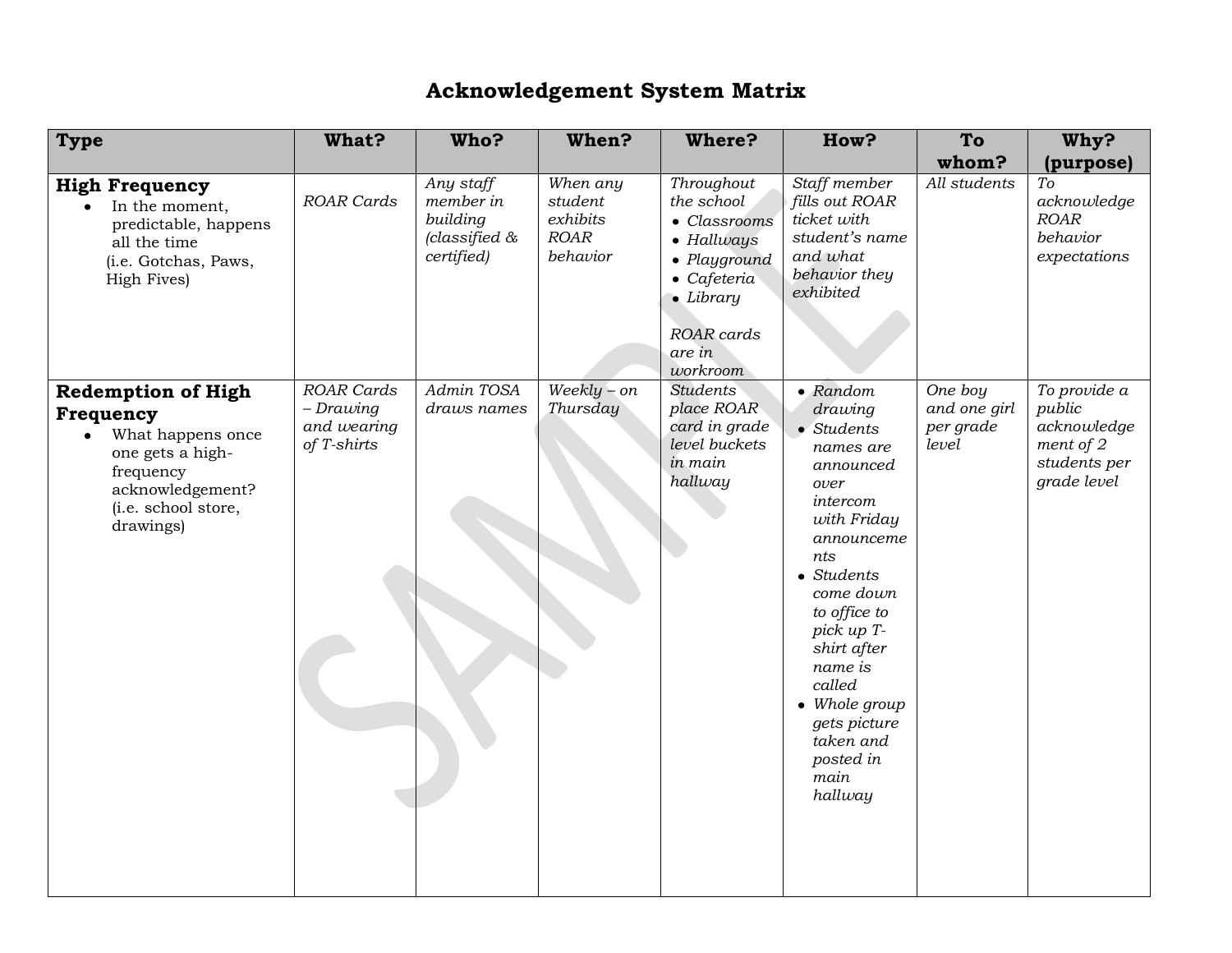| <b>Type</b>                                                                                                          | What?                                   | Who?                   | When?                                  | <b>Where?</b>                                                                | How?                                                                                                                                                                                                                                                                                                                           | To                                            | Why?                                                                                                                                                     |
|----------------------------------------------------------------------------------------------------------------------|-----------------------------------------|------------------------|----------------------------------------|------------------------------------------------------------------------------|--------------------------------------------------------------------------------------------------------------------------------------------------------------------------------------------------------------------------------------------------------------------------------------------------------------------------------|-----------------------------------------------|----------------------------------------------------------------------------------------------------------------------------------------------------------|
|                                                                                                                      |                                         |                        |                                        |                                                                              |                                                                                                                                                                                                                                                                                                                                | whom?                                         | (purpose)                                                                                                                                                |
| Unpredictable /<br>Intermittent<br>Surprise<br>$\bullet$<br>acknowledgment, not<br>frequent, may be<br>based on data | <b>ROAR</b><br>Postcards<br>mailed home | Grade level<br>teams   | Once per<br>week                       | Postcards can<br>be found in<br>front office                                 | Grade level<br>$\bullet$<br>team<br>nomination<br>for<br>demonstrati<br>ng good<br>effort<br>Grade level<br>$\bullet$<br>team<br>completes<br>postcard<br>Postcard is<br>$\bullet$<br>dropped off<br>on<br>Secretary's<br>desk and<br>she mails<br>home                                                                        | 2 students<br>per grade<br>level              | To provide a<br>surprise note<br>home to<br>parents of<br>student's<br>effort.                                                                           |
|                                                                                                                      | Super Sub<br>Slips                      | Substitute<br>teachers | Anytime they<br>are in the<br>building | 5 Super Sub<br>slips and<br>directions<br>included in<br>sub<br>folder/plans | Substitute is<br>$\bullet$<br>given sub<br>slips and<br>asked to<br>give out to<br>students<br>throughout<br>the day<br>When a<br>$\bullet$<br>student<br>receives a<br>Super Sub<br>Slip, they<br>immediately<br>go to the<br>office<br>Student gets<br>$\bullet$<br>a sticker<br>that says "I<br>was a super<br>Sub Helper!" | Any student<br>exhibiting<br>ROAR<br>behavior | To encourage<br>students to<br>maintain<br><b>ROAR</b><br>expectations<br>while teacher<br>gone<br>To provide a<br>management<br>tool for<br>substitutes |